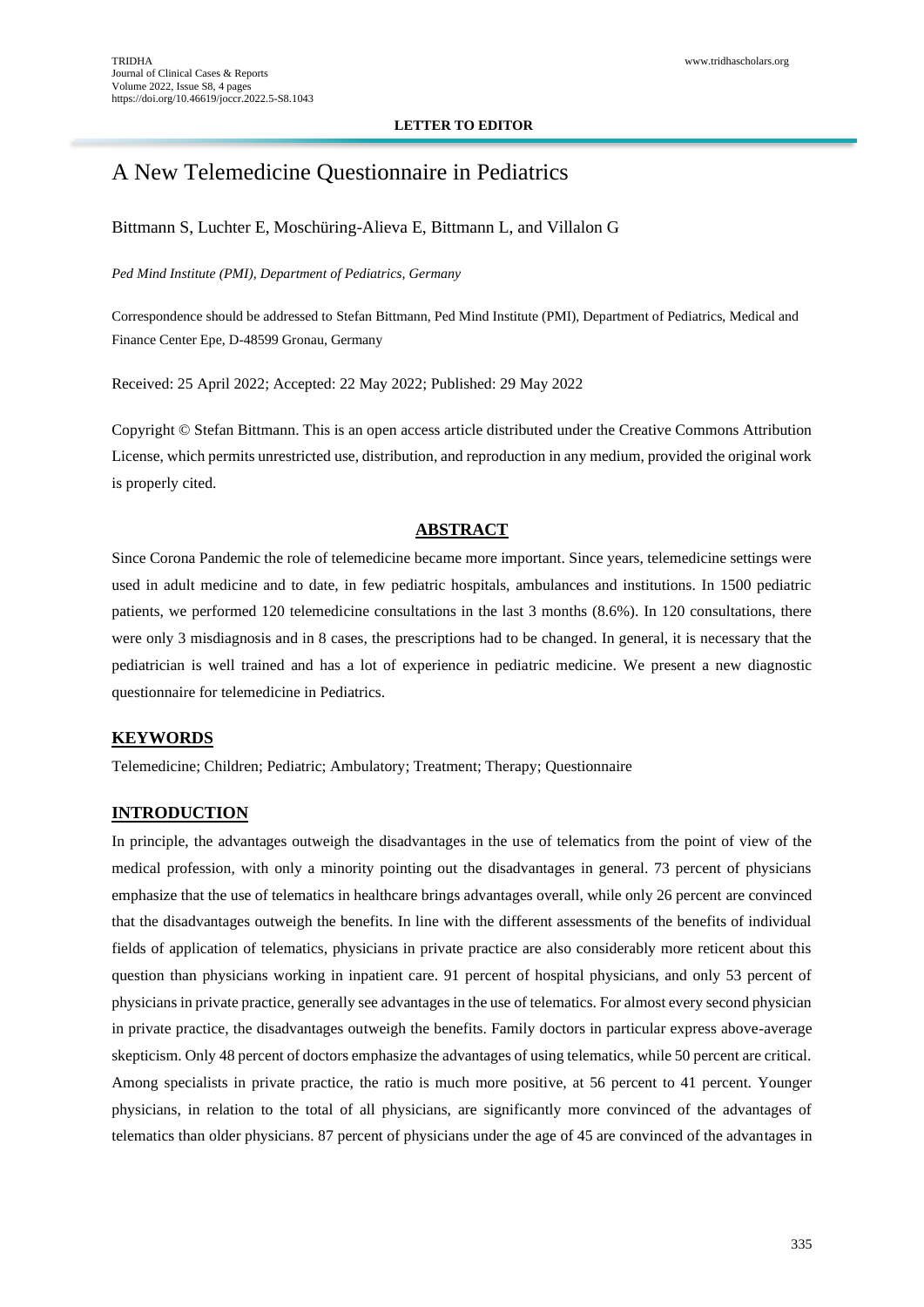principle, in contrast to only 58 percent of those who are 55 or older. We present a new telemedicine questionnaire for doctors who work with pediatric diseases.

| <b>Telemedicine Questionnaire</b>                                                                                                             |
|-----------------------------------------------------------------------------------------------------------------------------------------------|
| <b>Questions Catalog</b>                                                                                                                      |
| Age of the child? (Different age groups in pediatrics have different disease spectrum)<br>1.)                                                 |
| Problem the child attends the doctor? (What is the problem?)<br>2.)                                                                           |
| Anamnesis includes condition of the child, rash? (Condition of the child, well-being with symptoms or affected by disease;<br>3.)             |
| rash is very important and can be a significant sign for a special pediatric disease)                                                         |
| Time the problem started? How long disease progresses? (Important in bacterial/viral differentiation of origin of the disease)<br>4.)         |
| Exact fever analysis, two-times fever measurement? (Temperature is a very important variable to make recommendations<br>5.)                   |
| about severity of illness)                                                                                                                    |
| Clinical pediatric examination: starting from head to feets:<br>6.)                                                                           |
| 6a) Head: colour face (oxygen degree); lymph nodes (reactive lyphadenitis), eyes (conjunctivitis, conjunctival bleeding), thyroid (goiter),   |
| ears (exsudation, pus, tragus sign), mouth (candida signs, tonsils), neck (neck pain, meningeal signs).                                       |
| 6b) Thorax: excursions, breathing, jugular withdrawals, distance belt (higher degree of obstruction), support of the auxiliary respiratory    |
| muscles (status asthmaticus); (jugular withdrawal shows obstructive pulmonal component, distance belts are possible to recognize also in      |
| telemedicine)                                                                                                                                 |
| 6c) Heart auscultation not possible but ECG and analysis of ECG with telemedicine by the pediatrician? (Medical assistant performs            |
| ECG, pediatrician controls by telemedicine)                                                                                                   |
| 6d) Abdomen: assistant examines the abdominal 4 quadrants by control of pain degree of the child in telemedicine (starting left lower         |
| quadrant, then left upper, epigastrium, right upper and at least right lower quadrant), hands lying the body besides, removal of mask to      |
| control patients emotional face reactions due to palpation                                                                                    |
| 6e) Examination of umbilicus to diagnose umbilical hernia and the inguinal region to find inguinal hernia (in male/female you see             |
| swelling of the inguinal hernia in telemedicine)                                                                                              |
| 6f) Check genitals: testicles inside the scrotum, redding of the scrotum (orchitis, epididymitis, scrotal torsion), blue dot sign (hydatide), |
| hydrocele (water filling in transillumination), inguinal hernia (swelling).                                                                   |
| 7) Therapy: Prescripted medications by telemedicine from the Pediatrician                                                                     |
| 7a) Nurse/Medical Assistant provides prescription in the ambulatory center                                                                    |
| 7b) Parents/Patients go to pharmacy, treatment begins.                                                                                        |

## **DISCUSSION**

It sounds practical and uncomplicated. Instead of driving to a doctor's office and losing time in the waiting room, patients have for some time been able to consult a doctor without leaving their own living room via online portals [1-16]. The providers usually offer same-day appointments [2-9]. Just like doctors in private practice, online doctors also issue sick notes and prescriptions. Online consultations are usually different from a traditional doctor's visit [1-16]. That's because these providers do offer the option of talking to a licensed doctor on the phone or via video. A look at the various provider homepages shows that a face-to-face meeting is not the option that is primarily offered to patients [6,9,12,15]. Most of the websites are structured in such a way that users are not initially presented with a contact field for making an appointment, but with a selection of different diseases. Here they already have to make a preselection. Clicking on an illness opens an online form in which symptoms, previous illnesses and medication are queried according to the multiple-choice principle [12,14]. A phone call with the doctor can be arranged [12,16,17]. But it is not mandatory. The patient can also have it easy and simply have the completed questionnaire checked by a medical professional. The spice of the matter is that in many cases the patient can choose the medications for his or her complaints himself or herself. Many provider sites are structured in such a way that, after the illness has been selected, images of various preparations first appear. Only when the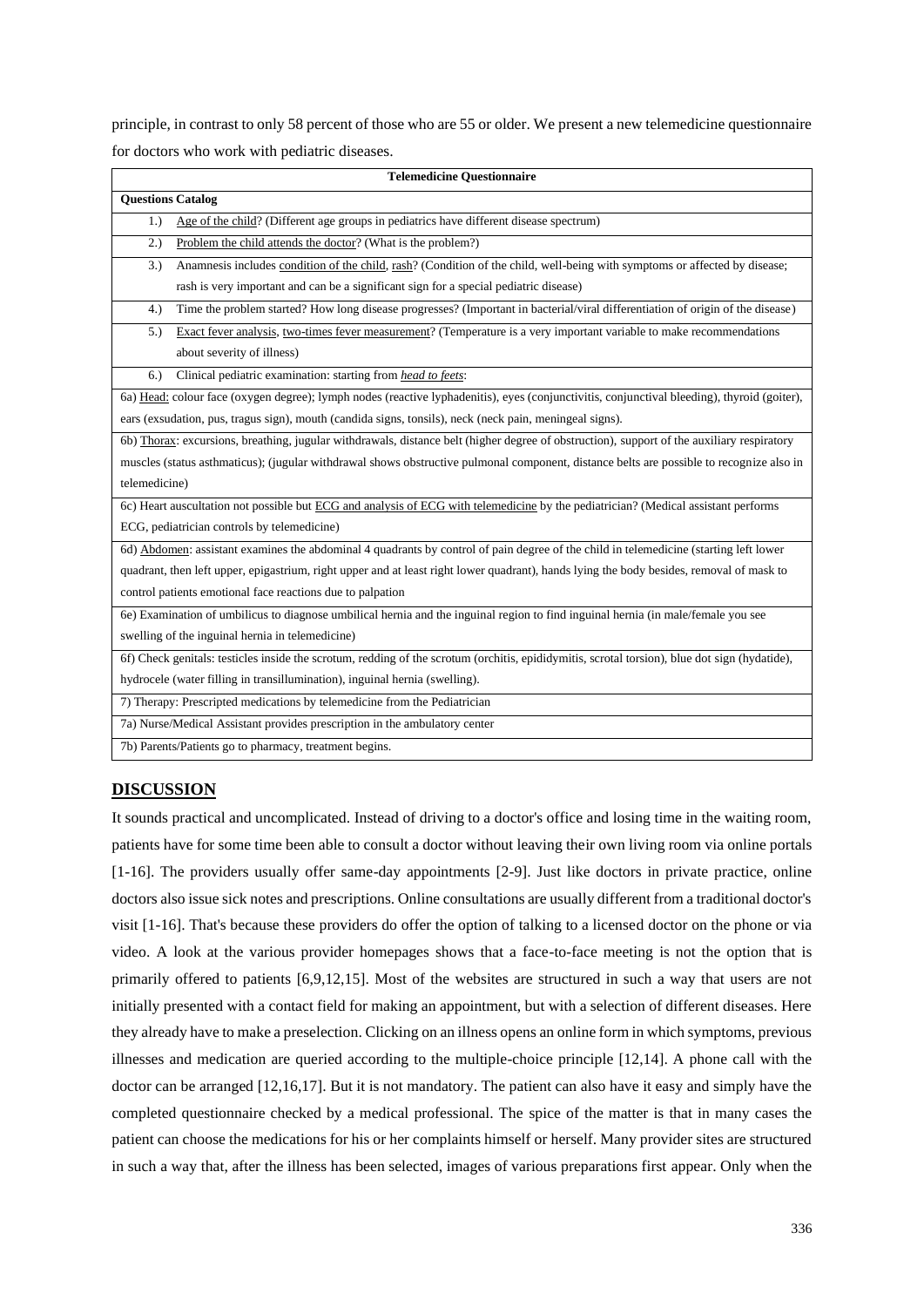patient clicks on the desired package does the questionnaire on the symptoms open. With other providers, it works the other way around. However, there always comes a moment when the user selects his or her own product including prescription-only products. This involves not only contraceptives, but also medicines to treat chronic diseases such as high blood pressure or diabetes. A physician then merely checks the plausibility of the whole thing. In many cases, the patient has to pay for the treatment out of his or her own pocket. So far, only the consultations provided by a small number of online practices can be billed to health insurers. One thing is clear: with the exception of a few pilot projects, drug prescriptions are only issued privately, because there is not yet a comprehensive e-prescription. Telemedicine in pediatrics has played a more important role since the Corona pandemic. Virtual telemedicine allows you to respond quickly to any pediatric problem, and telemedicine saves time, especially in pediatric accidents [1,2,4,7,9,12,17]. Compared to adults, parents are very happy to have urgent information about what to do, where to go, and how to deal with their child [7,8,14,17]. So far, we use telemedicine to see, diagnose and treat the child on an outpatient basis [4,7,8,12,17]. In 1500 pediatric patients, we performed 120 telemedicine consultations in the last 3 months (8.6%). In 120 consultations, there were only 3 misdiagnosis and in 8 cases, the prescriptions had to be changed. In general, it is necessary that the pediatrician is well trained and has a lot of experience in pediatric medicine. Because of this routine, the pediatrician can assess the child's condition, fever, rash, and other characteristics and make recommendations to the parents calmly and without haste. Innovation by telemedicine in pediatrics is based on the clinical experience of the pediatrician [17]. Not every pediatrician can work effectively by virtual telemedicine [17]. In conclusion, virtual telemedicine is an innovative new tool to diagnose and treat children in an ambulatory setting. The new telemedicine questionnaire tool (TQT) helps pediatricans to develop a strategy, how to get higher effectivity and smaller probability of errors in pediatric telemedicine. Further intensive research in this interesting new field is necessary.

#### **REFERENCES**

- 1. Sheikhtaheri A, Kermani [F \(2018\) Telemedicine in diagnosis, treatment and management of diseases in](https://books.google.com/books?hl=en&lr=&id=K-RhDwAAQBAJ&oi=fnd&pg=PA148&dq=Telemedicine+in+Diagnosis,+Treatment+and+Management+of+Diseases+in+Children&ots=NnILSekUJA&sig=TiJgjIaqwLFtHnqHjdqGiOk589s)  [children. eHealth: 148-155.](https://books.google.com/books?hl=en&lr=&id=K-RhDwAAQBAJ&oi=fnd&pg=PA148&dq=Telemedicine+in+Diagnosis,+Treatment+and+Management+of+Diseases+in+Children&ots=NnILSekUJA&sig=TiJgjIaqwLFtHnqHjdqGiOk589s)
- 2. [Paruthi S \(2020\) Telemedicine in pediatric sleep. Sleep Medicine Clinics 15\(3\): e1-e7.](https://www.sleep.theclinics.com/article/S1556-407X(20)30063-1/abstract)
- 3. [Chowdhury D, Hope KD, Arthur LC et al. \(2020\) Telehealth for pediatric cardiology practitioners in the time](https://link.springer.com/article/10.1007/s00246-020-02411-1)  [of COVID-19. Pediatric Cardiology 41\(6\): 1081-1091.](https://link.springer.com/article/10.1007/s00246-020-02411-1)
- 4. [Lesher AP, Shah SR \(2018\) Telemedicine in the perioperative experience. In Seminars in Pediatric Surgery](https://www.sciencedirect.com/science/article/pii/S1055858618300076)  [27\(2\):102-106.](https://www.sciencedirect.com/science/article/pii/S1055858618300076)
- 5. [O'Hara VM, Johnston SV, Browne NT \(2020\) The paediatric weight management office visit via](https://onlinelibrary.wiley.com/doi/abs/10.1111/ijpo.12694)  [telemedicine: Pre‐to post‐COVID‐19 pandemic. Pediatric Obesity 15\(8\): e12694.](https://onlinelibrary.wiley.com/doi/abs/10.1111/ijpo.12694)
- 6. [Papadopoulos NG, Custovic A, Deschildre A et al. \(2020\) Impact of COVID-19 on pediatric asthma: Practice](https://www.sciencedirect.com/science/article/pii/S2213219820305997)  [adjustments and disease burden. The Journal of Allergy and Clinical Immunology: In Practice 8\(8\): 2592-](https://www.sciencedirect.com/science/article/pii/S2213219820305997) [2599.](https://www.sciencedirect.com/science/article/pii/S2213219820305997)
- 7. [Schweiberger K, Hoberman A, Iagnemma J et al. \(2020\) Practice-level variation in telemedicine use in a](https://www.jmir.org/2020/12/e24345/)  [pediatric primary care network during the COVID-19 pandemic: Retrospective analysis and survey study.](https://www.jmir.org/2020/12/e24345/)  [Journal of Medical Internet Research 22\(12\): e24345.](https://www.jmir.org/2020/12/e24345/)
- 8. [Myers K, Nelson EL, Rabinowitz T et al. \(2017\) American telemedicine association practice guidelines for](https://www.liebertpub.com/doi/abs/10.1089/tmj.2017.0177)  [telemental health with children and adolescents. Telemedicine and E-Health 23\(10\): 779-804.](https://www.liebertpub.com/doi/abs/10.1089/tmj.2017.0177)